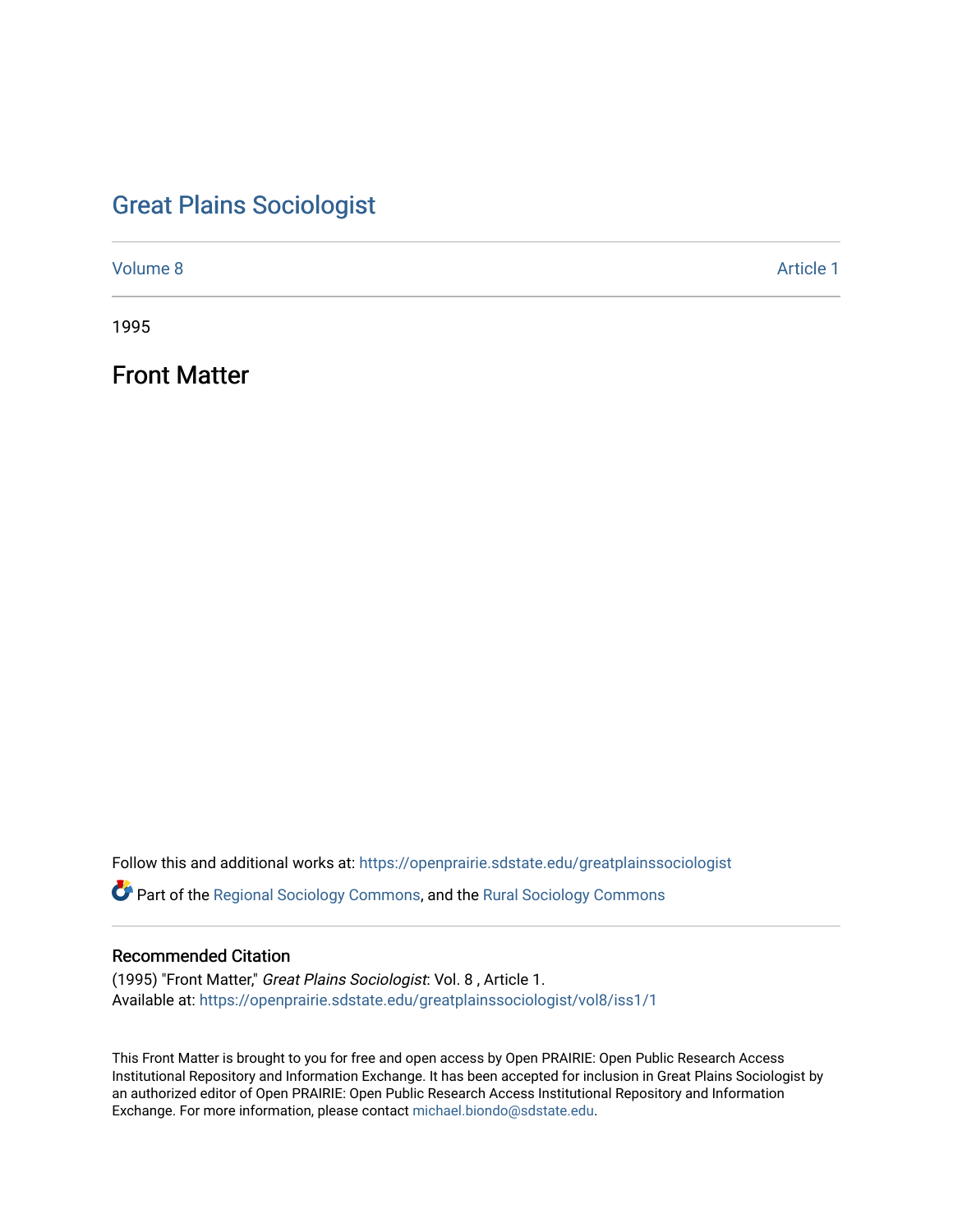# The Great Plains Sociologist

Volume 8 Number 1 1995

Official Journal of the Great Plains Sociological Association

### Editors

Geoffrey Grant Department of Rural Sociology South Dakota State University

Gary A. Gorehani Department of Sociology/Anthropology North Dakota State University

### Book Review Editor

Thomas C. Langham Department of Sociology Our Lady of the Lake University

Department of Rural Sociology South Dakota State University Brookings, South Dakota

i

Published by Open PRAIRIE: Open Public Research Access Institutional Repository and Infforma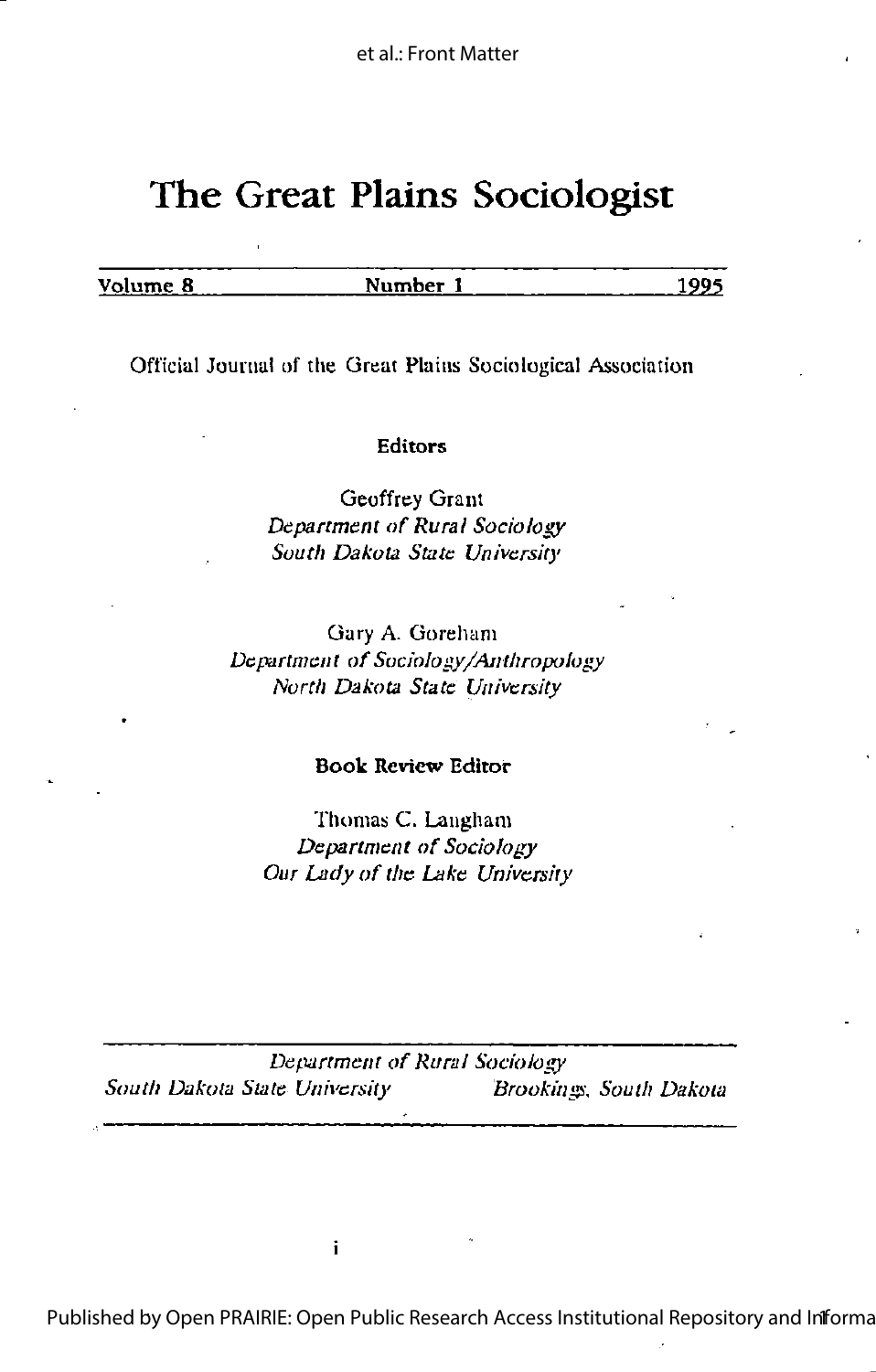#### **Reviewers**

William Sherman Donald Arwood Diane E. Kayongo-Male Donna Hess Harlow Hatley Patricia Joffer Richard Ludtke Robert Mendelsohn Robert Thompson

Ronald Stove **Richard Rathg** Robert Friedenbac Jerry Resonk Gary A. Gorehar Roger Klomega Kathleen Tieman Charles Og Janet Kelly Moe

The Great Plains Sociological Association

1994-1995 Officers

Dan Peterson **Black Hills State University** 

Andrew Scott Ziner Cedar Crest College

Marvin Munsinberger Bismark State College

Donald Arwood South Dakota State University

Donald Arwood South Dakota State University Preside

Past Presider

Vice President/President Elec

Secretary/Treasure

Program Char

The Great Plains Sociologist An annual journal

(ISSN: 0896-0054

 $\overline{1}$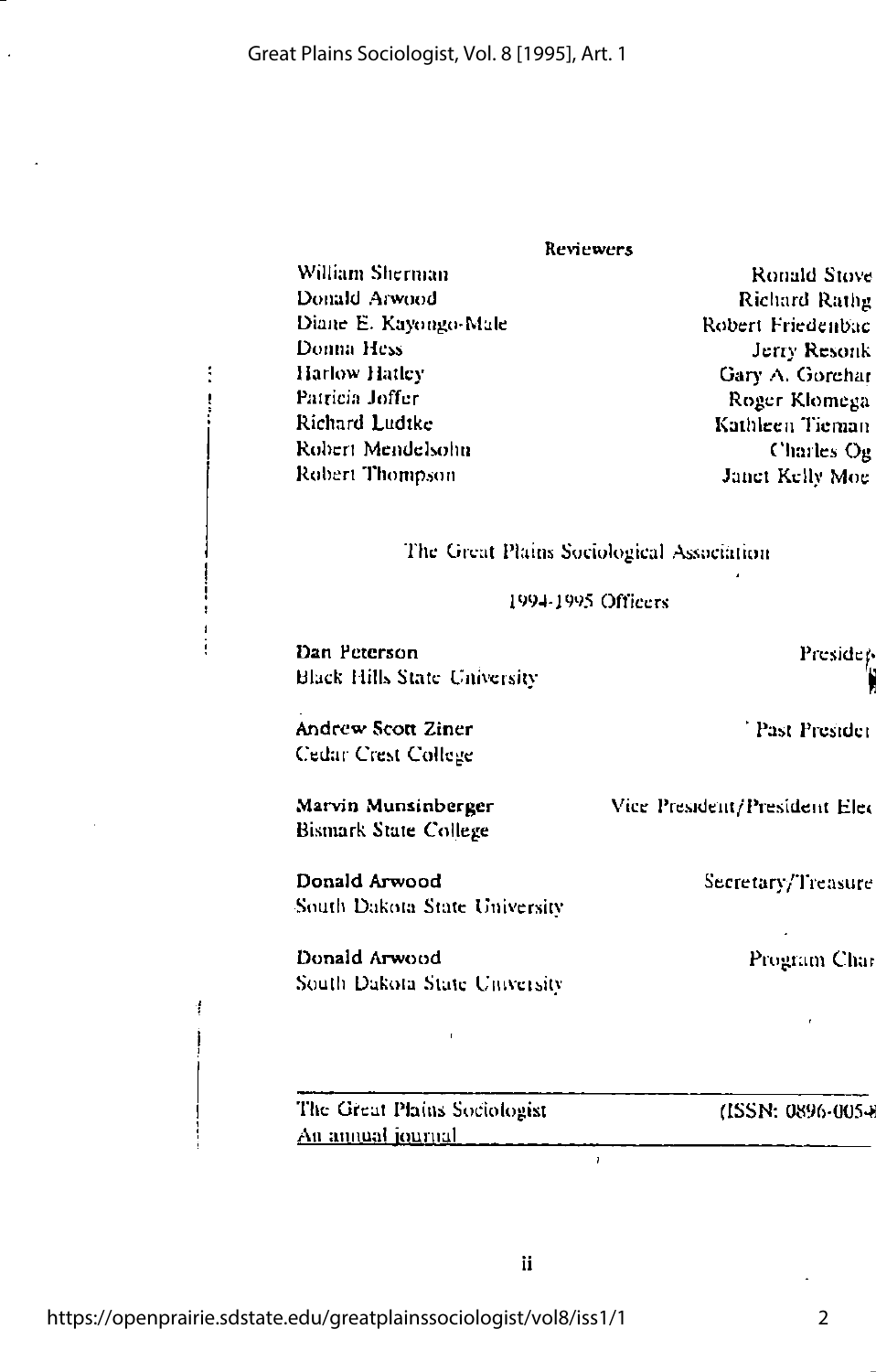## Editorial Policy Statement

The Great Plains Sociologist is published as a general sociology journal by the Great Plains Sociological Association, thus we publish articles of general interest to sociologists in the region and beyond. The organization primarily seeks to serve sociologists from the Great Plants. However, that does not necessarily limit the material published in the journal. Our readers are sociologists, from undergraduates to full professors, with wide ranging interests in the discipline.

The following guidelines are offered to authors who wish to submit their work to the journal for publication:

- The topics should be of interest to a relatively wide audience of sociologists.  $\mathbf{L}$ This does not mean that a majority must agree with findings or discussions. Popularity of findings play no role in the decision to publish. Publication is always based on quality of the work.
- $\mathbf{L}$ We are unable to publish lengthy articles; brevity is definitely required. Manuscripts should typically be m the range of 10 to 15 journal pages, with an absolute limit of 20 journal pages.
- 3. Many types of manuscripts will be considered for publication. For example, we publish traditional research articles that empirically test hypotheses derived from social theory, thought pieces explicating ideas or investigating specific topics, and articles that focus on teaching techniques or experiences.
- $\ddot{\mathbf{4}}$ . All articles submitted for review should include three copies of the manuscript. Upon acceptance, one copy of the manuscript on a computer disk (preferably in WordPerfect) must be submitted.
- Manuscripts submitted for publication should be sent to the journal editor, and S. are then sent to at least two reviews for comment and recommendation; The journal editor also reads submissions and has responsibility for the final decision to publish or not. The editor and reviews may request that a ntamiscript be rewritten and resubmitted.
- To preserve anonymity, please attach to the mainiscript a cover page that ь. contains authorship, address, and institutional affiliation. The next page should contain the title of the article only. The authorship page will be removed and retained by the editor to assure anonymity
- $7\%$ Mainiscript format should follow American Sociological Review (ASR) form both for references and style. See a recent copy of the ASR as a style guide.

iii

e.

Published by Open PRAIRIE: Open Public Research Access Institutional Repository and Informa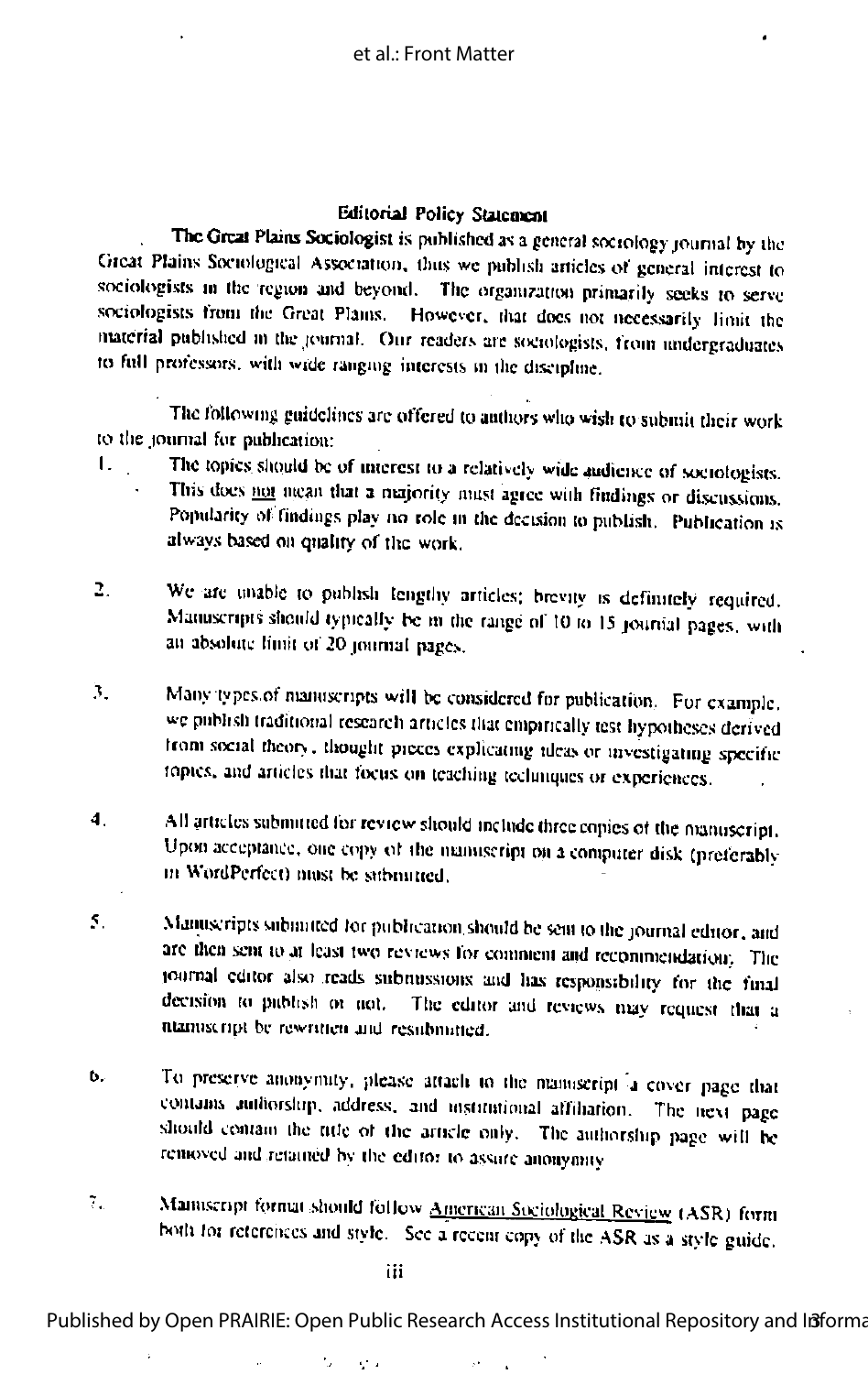| The Great Plains Sociologist | Volume 8 Number 1, 1995 |  |
|------------------------------|-------------------------|--|

# **CONTENTS**

| <b>ARTICLES</b>                                                                                   | Page         |
|---------------------------------------------------------------------------------------------------|--------------|
| Measures of Student Effort As Predictors of Student's Grades                                      |              |
| Donald E. Arwood                                                                                  | $\mathbf{I}$ |
| Assessing Fit Between Informal and Formal Support For Dependent Elderly:                          |              |
| How Families Have Managed Elder-Care in North Dakota                                              |              |
| Andrew Scott Ziner.                                                                               | 17.          |
| Legal and Extra Legal Determinants of Detention Sentences In A Juvenile Court:<br>A Research Note |              |
| Randall R. Berger, and Harry Hoffman.                                                             | 31           |
| The Effectiveness of Criminal Mediation:                                                          |              |
| An Alternative to Court Proceedings In A Canadian City                                            |              |
| Denis G. Stead.                                                                                   | 47           |
| A Case Study of Eight Slain Police Officers in Rural America                                      |              |
| Paul E. Lawson, and Ted Haber,                                                                    | 62           |
| <b>BOOK REVIEWS</b>                                                                               |              |
| Janet Kelly Moen, reviwer                                                                         | 85.          |
| Against All Odds: Rural Community in the Information Age,                                         |              |
| John C. Allen and Don A. Diffman                                                                  |              |
| H. Elaine Lindgren, tevicwer                                                                      | 87           |
| The Farm Labor Movement in the Midwest: Social Change and                                         |              |
| Adaptation Among Migrant Farmworkers                                                              |              |
| W. K. Barger and Ernesto M. Reza                                                                  |              |
| Elizabeth Evenson Williams, reviewer                                                              | 89           |
| American Agriculture: A Brief History                                                             |              |
| Douglas Hun                                                                                       |              |
| Harlowe Haile, teviewer                                                                           | 92           |
| From Columbus to Conagra: The Globalization of Agriculture and Food                               |              |
| edited by Alessandro Bonanno, Lawrence Busch, William Friedland,                                  |              |
| Lourdes Gouvera, and Enzo Mingrone                                                                |              |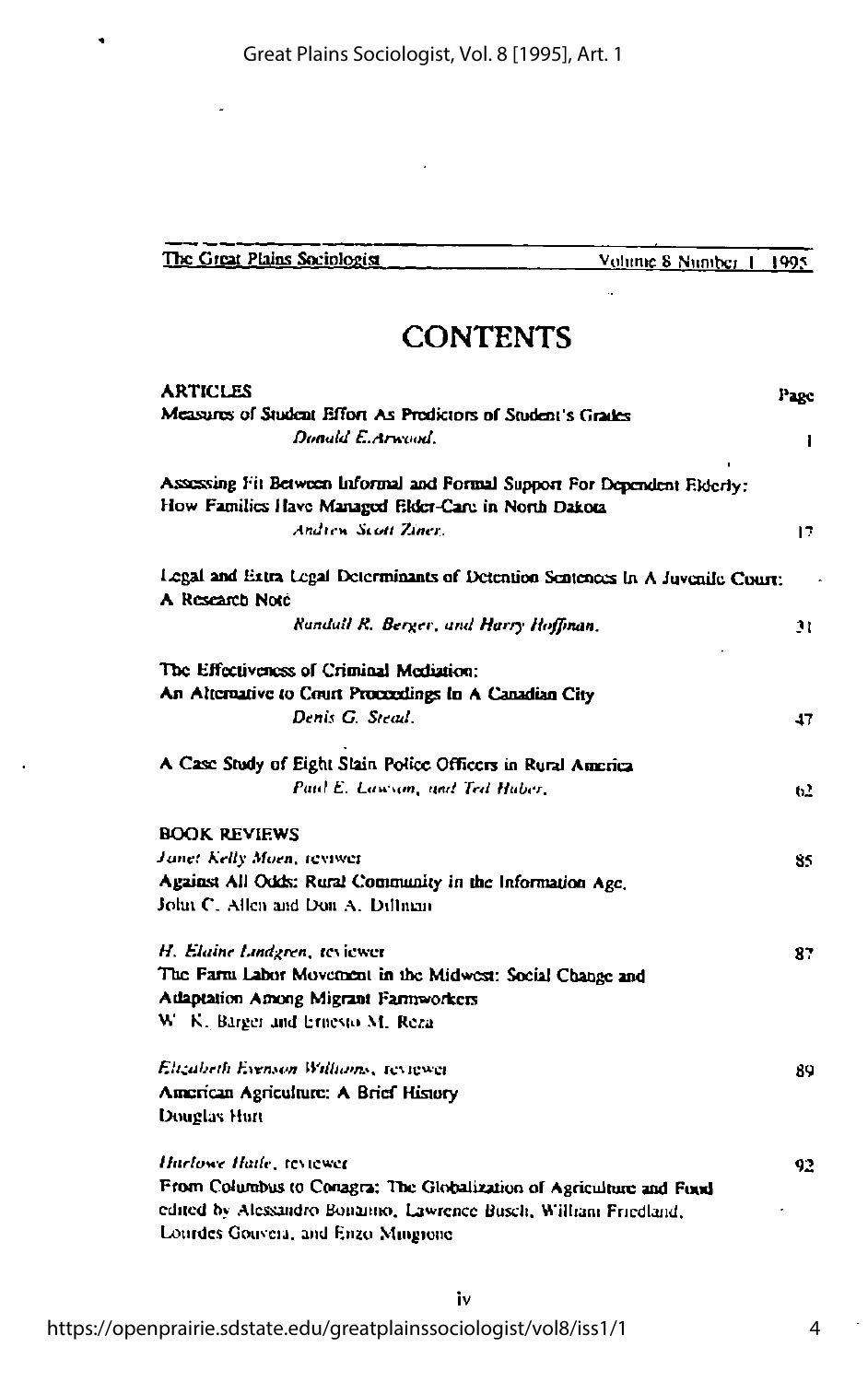| BOOK REVIEW<br>Thomas C. Langham, reviewer                                                                                   | Page<br>93 |
|------------------------------------------------------------------------------------------------------------------------------|------------|
| Getting By: Women Homeworkers and Rural Economic Development<br>Christina E. Gringeri                                        |            |
| Donna J. Hess, reviewer                                                                                                      | 97         |
| Standing in the Light: A Lakota Way of Seeing<br>Severt Young Bear and R. D. Theisz                                          |            |
| Jack Niemonen, reviewer                                                                                                      | 100        |
| The Sociology of Money: Economics, Reason & Contemporary Society<br>Nigel Dodd                                               |            |
| Randall Rogers, reviewer                                                                                                     | 103        |
| The Social Production of Urban Space<br>Mark Goudiener                                                                       |            |
| Geoffrey W. Grant, reviewer                                                                                                  | шь         |
| The Suburbs<br>J. John Palen                                                                                                 |            |
| Carol J. Cumber, reviewer                                                                                                    | LI O       |
| White-Collar Blues: Management Loyalties in an Age of Corporate Restructuring<br>Charles Heckscher and Arthur L. Stinchcombe |            |
| Mary Warner, reviewer                                                                                                        | 113        |
| Class, Ethnicity, and Social Inequality<br>Christopher McAll                                                                 |            |
| Charles Ogg. reviewer                                                                                                        | 445.       |
| Countercultures: A Sociological Analysis<br>William W. Zellner                                                               |            |
| Lance Huntley, reviewer                                                                                                      | 118.       |
| Cultures and Societies in a Changing World<br>Wendy Gruswikd                                                                 |            |
| Robert Thompson, reviewer                                                                                                    | 121        |
| The Social Psychologists: Research Adventures                                                                                |            |
| edited by Gary G. Braningan and Matthew R. Merrens                                                                           |            |

 $\overline{\phantom{a}}$  $\sim$ 

Published by Open PRAIRIE: Open Public Research Access Institutional Repository and Ifiform

 $\bar{z}$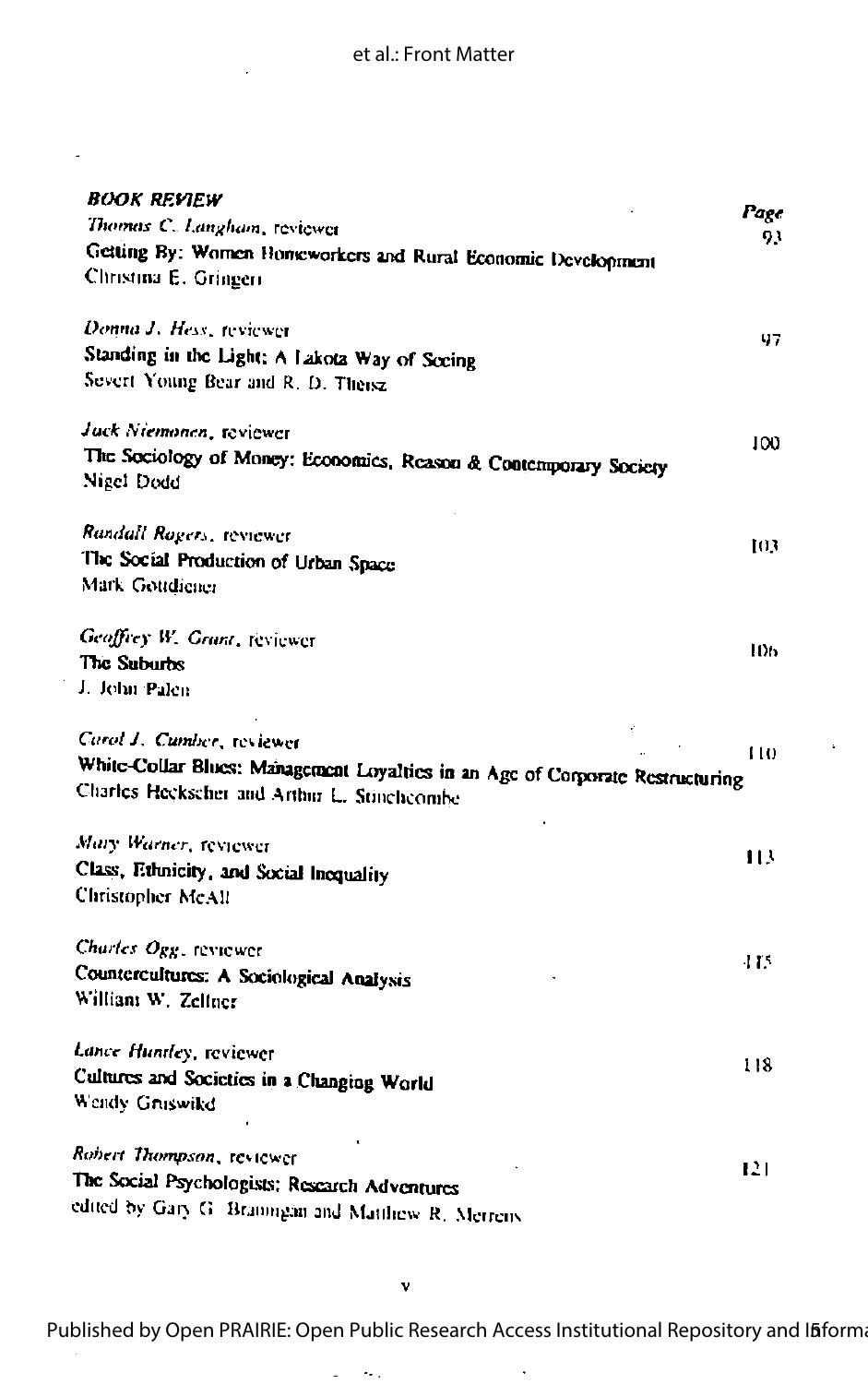| <i>BOOK REVIEW</i>                                       | Page |
|----------------------------------------------------------|------|
| Diane Kayongo-Male, reviewer                             | 122  |
| Frameworks for Studying Families                         |      |
| Chester Winston                                          |      |
| B. Diane Miller, textower                                | 125. |
| Who Stole Feminism: How Women Have Berrayed Women        |      |
| Christina Hoff Sommers                                   |      |
| Kathleen A. Tiemann, veviewer                            | 127. |
| Using Murder: The Social Construction of Serial Homicide |      |
| Philip Jenkins                                           |      |
| Elizabeth A. Gill, teviewet                              | 130  |
| Crime Control as Industry: Toward Gulags, Western Style  |      |
| Nils Christie                                            |      |

#### **FROM THE FINTOR'S DESK**

It's difficult to believe that this is the eighth year of publication for the Great Plains Sociologist. It seem like it was just a few years ago that a number of us sat around the Brookings Holiday Inn attempting to organize the GPSA and Harlow Hatle asked if we wanted to have a journal. At the time I thought, "Sure, if he can create it that would be great, but I wonder how it's done." After three years as an "editor" I am beginning to understand something about what goes into creating a successful journal. A most important element is the dedicated work of large numbers of people,

I wish to especially thank everyone who submitted articles for consideration, successfully published here or not. It takes conrage to submit work for professional criticism, and possible rejection. For the five articles published here I believe that they are interesting reading. Enjoy yourself. This year we are printing about twenty pages. more than last year because there was so much good material that cutting the size of the journal would be difficult.

I would also like to thank all the people who contributed their time and efforts to reviewing atticles. Most all the reviewers took their task seriously and gave a careful, professional, and constructive review. This journal would not be possible without the donated service of so many of you. Being under time pressures I often sent manuscripts from this office with requests for reviews almost by return mail. Your response has been wonderful. Thank you, and you know who you are out there.

After seeing the book review section I was struck by the excellent quality of the reviews and the huge amount of collective labor that went into writing them. These reviews aid as all in learning about important books of interest and their inclusion here is a strong point for the GPS. Thank you for all of your contributions. Please keep reading and sending possible titles for review to Tom Laugham, who will be soliciting next issue's reviews in a few months I'm sure.

vi